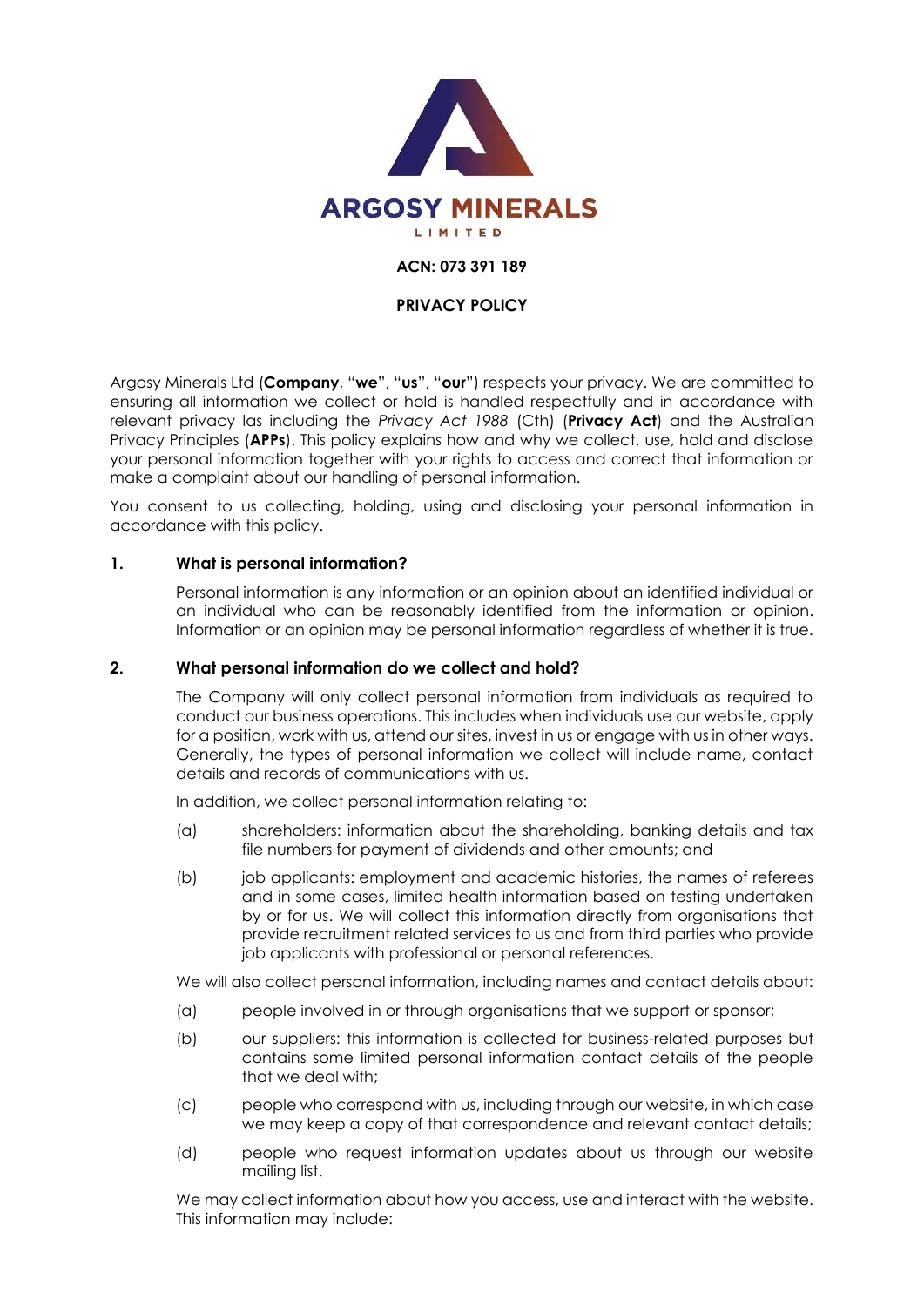- (e) the location from which you have come to the site and the pages you have visited; and
- (f) technical data, which may include IP address, the types of devices you are using to access the website, device attributes, browser type, language and operating system.

We use cookies on the website. A cookie is a small text file that the website may place on your device to store information. We may use persistent cookies (which remain on your computer even after you close your browser) to store information that may speed up your use of our website for any of your future visits to the website. We may also use session cookies (which no longer remain after you end your browsing session) to help manage the display and presentation of information on the website. You may refuse to use cookies by selecting the appropriate settings on your browser. However, please note that if you do this, you may not be able to use the full functionality of the website.

## **3. Why do we collect, hold and use your personal information?**

We may use personal information for the primary purpose for which it is collected (e.g. provision of our services, including administration of our services) or for secondary purposes which are related (or directly related to the case of sensitive information) to the primary purpose.

We collect, hold and use your personal information so that we can:

- (g) comply with our legal obligations and assist government and law enforcement agencies or regulators;
- (h) communicate with, and comply with our legal obligations to, our shareholders, and to process payments to them;
- (i) enable third party service providers to produce us and our related companies with services such as information technology, auditing, legal advice, printing and mailing services, and services related to our share reaister:
- (j) correspondence with people who have contacted us, and deal with feedback;
- (k) provide services to, and manage, our related companies;
- (l) correspond with people regarding our corporate sponsorships;
- (m) consider applications from prospective employees or contractors;
- (n) maintain and update our records;
- (o) conduct or participate in investigations or due diligence;
- (p) facilitate transactions involving the Company or any of our affiliates;
- (q) manage our operations (including safety and security);

Where appropriate, we will confirm your express consent before collecting such information.

If you do not provide us with your personal information, we may not be able to provide you with our services, communicate with you or respond to your enquiries.

## **4. How do we collect your personal information?**

We will collect your personal information directly from you whenever you interact with us.

We may collect information from third parties – for instance, information regarding shareholders is collected from our share registrar, and information about job applicants is collected in the manner set out above.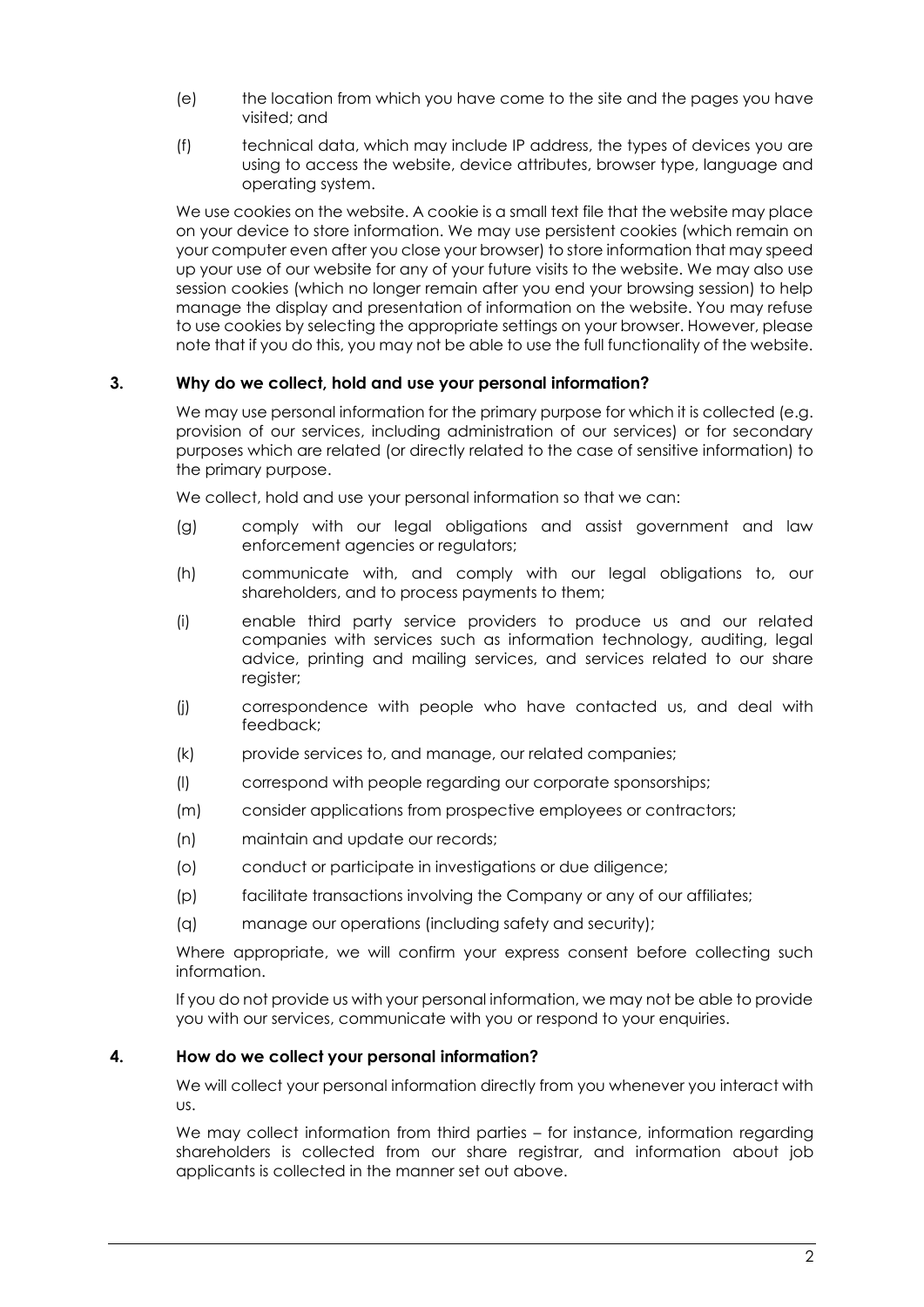# **5. How do we store and hold personal information?**

We store most information about you in computer systems and databases operated by either us or our external service providers.

We implement and maintain processes and security measures to protect personal information which we hold from misuse, interference or loss, and from unauthorised access, modification or disclosure. Processes including taking steps to restrict access to databases, maintaining firewalls, encrypting data, using secure servers in controlled facilities and only allowing access by those entrusted with authority and computer network passwords. We also require all employees to comply with information security policies and attend training. In addition, we monitor and regularly review our practices against industry best practice.

We will also take reasonable steps to destroy or de-identify personal information once we no longer require it for the purposes for which it was collected or for any secondary purpose permitted under the APPs.

However, the internet is not a secure environment and no computer system is perfectly secure. Although all care is taken, we cannot guarantee the security of information provided to us. This means that there is always a risk that your personal information may be accessed or used without authorisation.

## **6. Who do we disclose your personal information to, and why?**

We may transfer or disclose your personal information to our related companies.

We may disclose personal information to external service providers (including IT service providers, auditors, legal advisors, mail houses and our share registrar) so that they may perform services for us or on our behalf.

We may also disclose your personal information to others outside our group of companies where:

- (r) we are required or authorised by law to do so;
- (s) you may have expressly consented to the disclosure or the consent may be reasonably inferred from the circumstances; or
- (t) we are otherwise permitted to disclose the information under the Privacy Act.

If the ownership or control of all or part of our assets or business changes, we may transfer your personal information to the prospective or new owner.

## **7. Do we disclose personal information to overseas recipients?**

We may disclose your personal information to recipients/related bodies corporate which are located outside Australia.

The Company may also use overseas facilities to process or back up its information. As a result, we may transfer your personal information to our overseas facilities for storage.

## **8. Do we use your personal information for marketing?**

We will use your personal information to offer you products and services we believe may interest you, but we will not do so if you tell us not to.

Where you receive electronic marketing communications from us, you may opt out of receiving further marketing communications by following the opt-out instructions provided in the communication.

## **9. Access to and correction of your personal information**

You may access or request correction of the personal information that we hold about you by contacting us. Our contact details are set out below. We may need to verify your identify before giving you access to your personal information. There are some